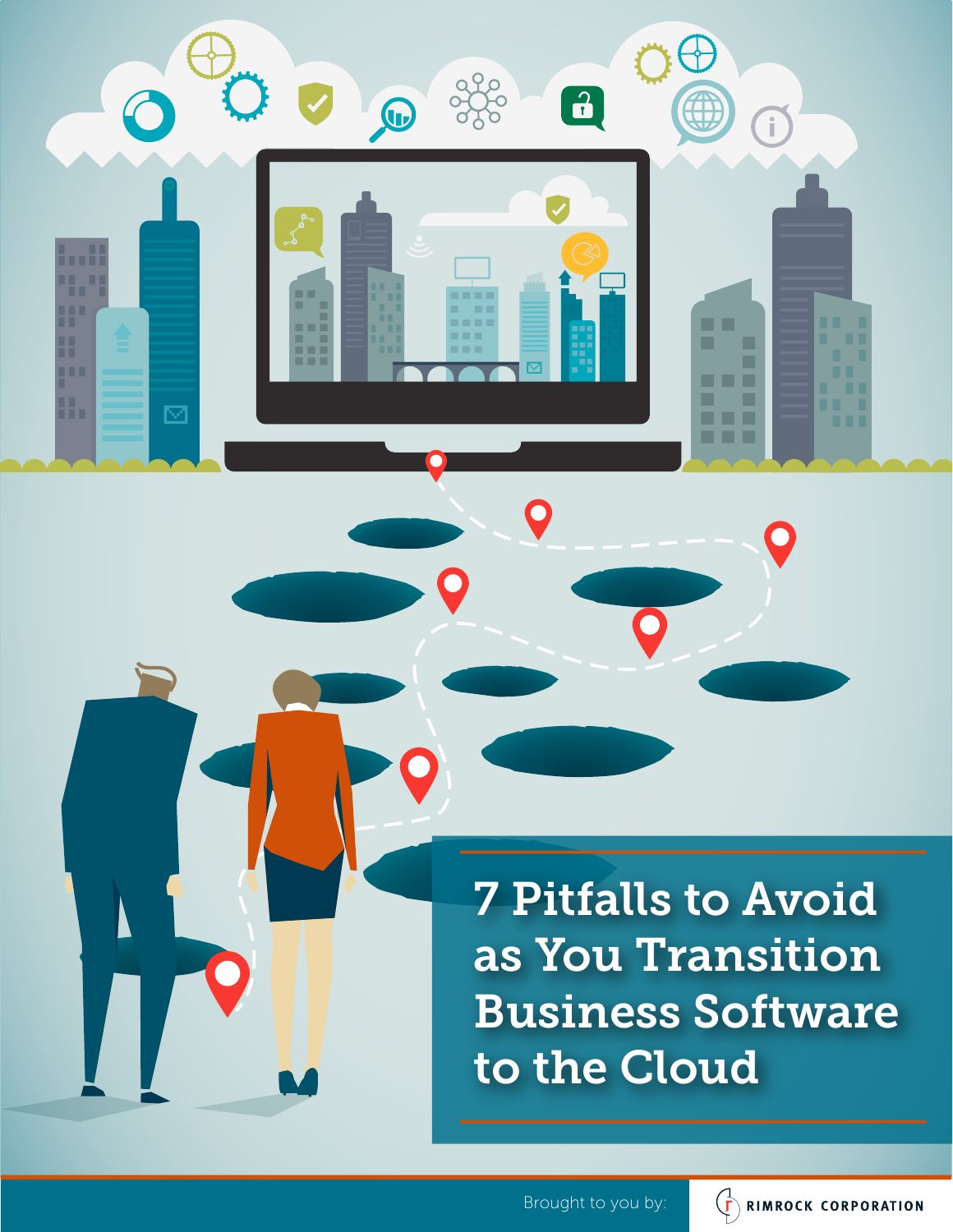## 7 Pitfalls to Avoid as You Transition Business Software to the Cloud

The cloud has come a long way over the past decade. Cautious business leaders waited for the model to prove itself before jumping on the bandwagon, but by now there is no doubt the cloud provides real benefits. It still represents change, though, and moving operations to the cloud should be approached with eyes wide open.

To help you steer clear of the problems that inevitably accompany change, we've collected stories based on the real experiences of companies like yours. On each page, you'll find a cautionary tale founded on the hardearned experience of technology partners who are dedicated to helping businesses realize the promise of the cloud.



Each organization is unique, and our goal with this document is to help you recognize warning signs within your own company that could take you down a painful path. Your company may be ready for innovation and new ways of working and jump into the cloud without any issues. Or, like most companies, you may have some internal struggles that make moving to the cloud less straightforward.

We'll help you prepare for potential challenges with best-practice tips that have helped companies like yours. Read on to make sure you avoid the "gotchas" on your journey to the cloud.



## Don't fall for fill

- 1. It's just like an upgrade, no problem
- 2. We'll figure out data migration as we go
- 3. Customizations and integrations won't be an issue
- 4. Employees, customers and business partners will just have to adapt
- 5. The cloud works pretty much the same as on-premises
- 6. We'll redefine business processes later
- 7. As soon as we get up and running, we'll tighten security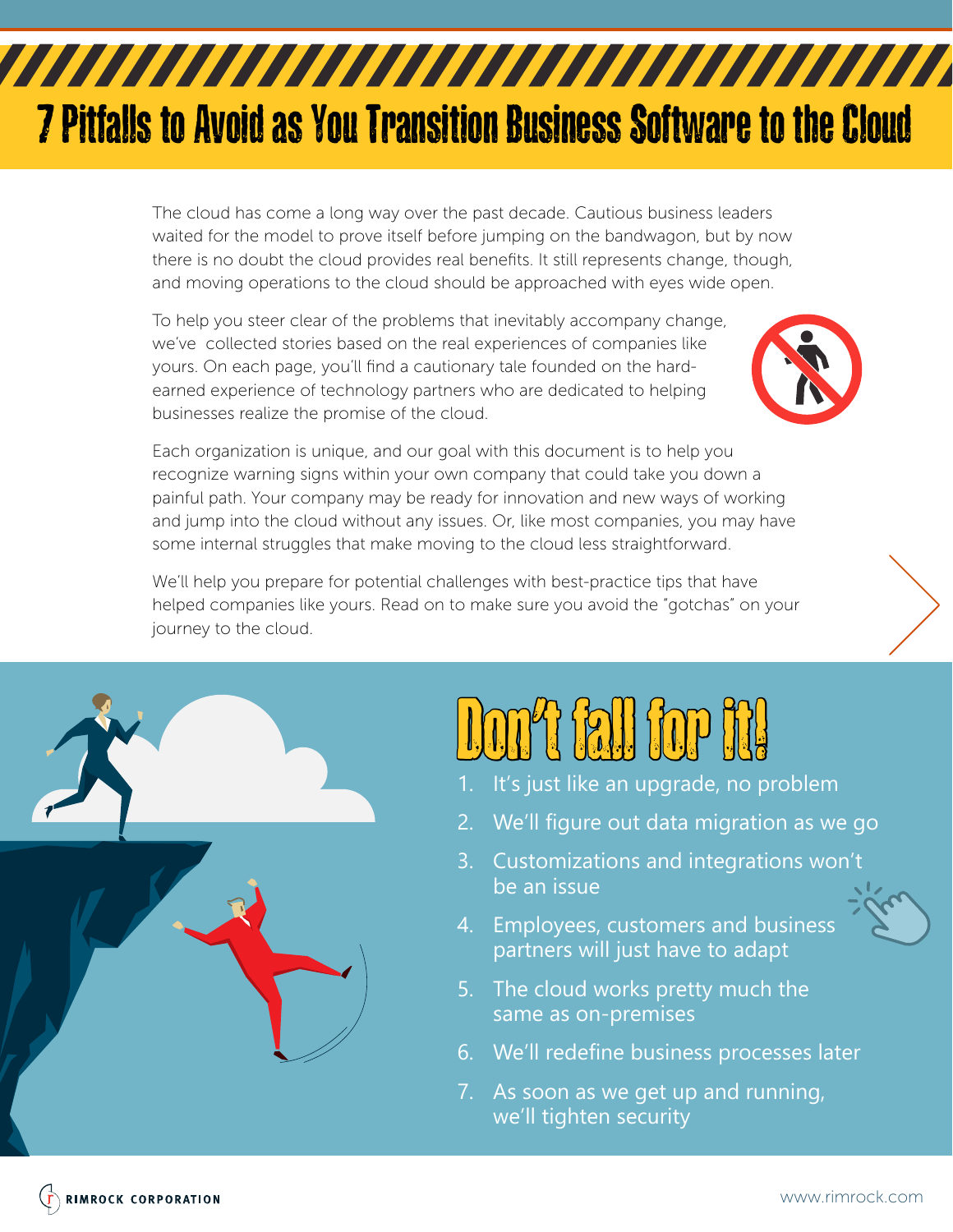# **TITTININ**

## **Pitfall #1** It's just like an upgrade, no problem

#### Management team misjudges the impact



As part of an acquisition strategy, the management team of a food distributor decided to move their current ERP system to the cloud. The concept was to accelerate and simplify transitioning operations of acquired companies through a cloud-based system. The management team did not solicit input on the plan from their existing divisions.

With no input from within, the management team not only missed the opportunity to modernize business processes, they created havoc. The IT department had to race to replace outdated desktops, evaluate customizations and rebuild integrations. The costs were much higher without adequate planning.

#### Thorough planning delivers dividends

Moving to the cloud is not as simple as flipping a switch. As with most business strategies, planning ahead is critical for making the most of the benefits of the cloud. With your transition to the cloud comes opportunity to capitalize on new technologies and modernize operations. Whether replacing manual accounts payable processes with automated workflows, delivering omnichannel customer experiences or managing travel and expenses, moving to the cloud without evaluating the strategic value of business process reengineering is opportunity lost.





- Establish strategic goals to guide the project from the beginning.
- Create a cross-functional, cross-department project team.
- Map out your exit strategy from your existing process well in advance.
- Look for ways to improve business processes, not just accelerate bad ones.
- Build in cushions of time for unexpected challenges, so they don't derail your implementation timeline.
- Keep communication lines open for the duration of the project.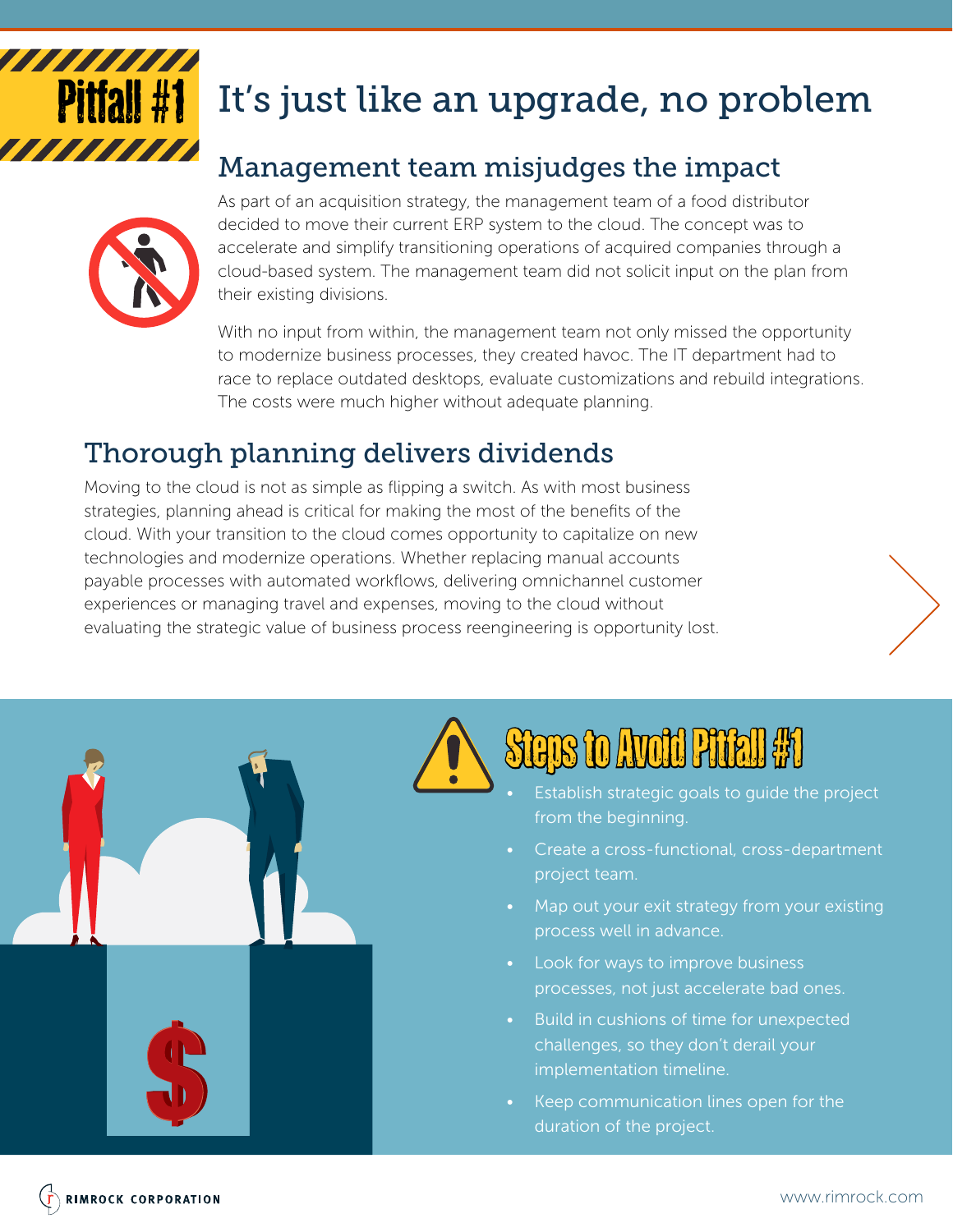#### 7777777 **Pitfall #2** We'll figure out data migration as we go

#### Retailer saves costs on migration, pays later



A large regional retailer's business came to a grinding halt when an entire class of inventory was missed in the data migration process. To save money on the cloud implementation, the retailer chose not to complete User Acceptance Training (UAT), so the oversight was missed. After go-live, orders processed through both the website and call center agents showed backorders for materials that were actually in stock. The retailer's "invisible" stock angered customers and required the company to absorb the cost of rush charges to ship the erroneously backordered items.

#### Data management is critical



Data is the lifeblood of your organization and the foundation of your business management systems. Decisions will include many factors, including how to handle historical transactions, what security measures need to be in place and reporting considerations. Key stakeholders and experts with deep understanding of the implications of data management must work together to make the best decisions for the organization.



- For data migration, expertise counts. You need experienced resources who understand the risks and best practices of data migration.
- Plan your data migration with a full understanding of the data sensitivity, privacy concerns and statutory compliance requirements specific to your industry and organization.
- UAT allows your users, who understand your data, to test transactions and identify problems before go-live.

#### Migrating historical transactions

Due to the costs associated with both the migration and storage of data in the cloud, your team will need to evaluate and decide how much transactional history needs to come into the new system. An experienced partner will be able to explain the pros and cons of a number of options for storing and accessing history.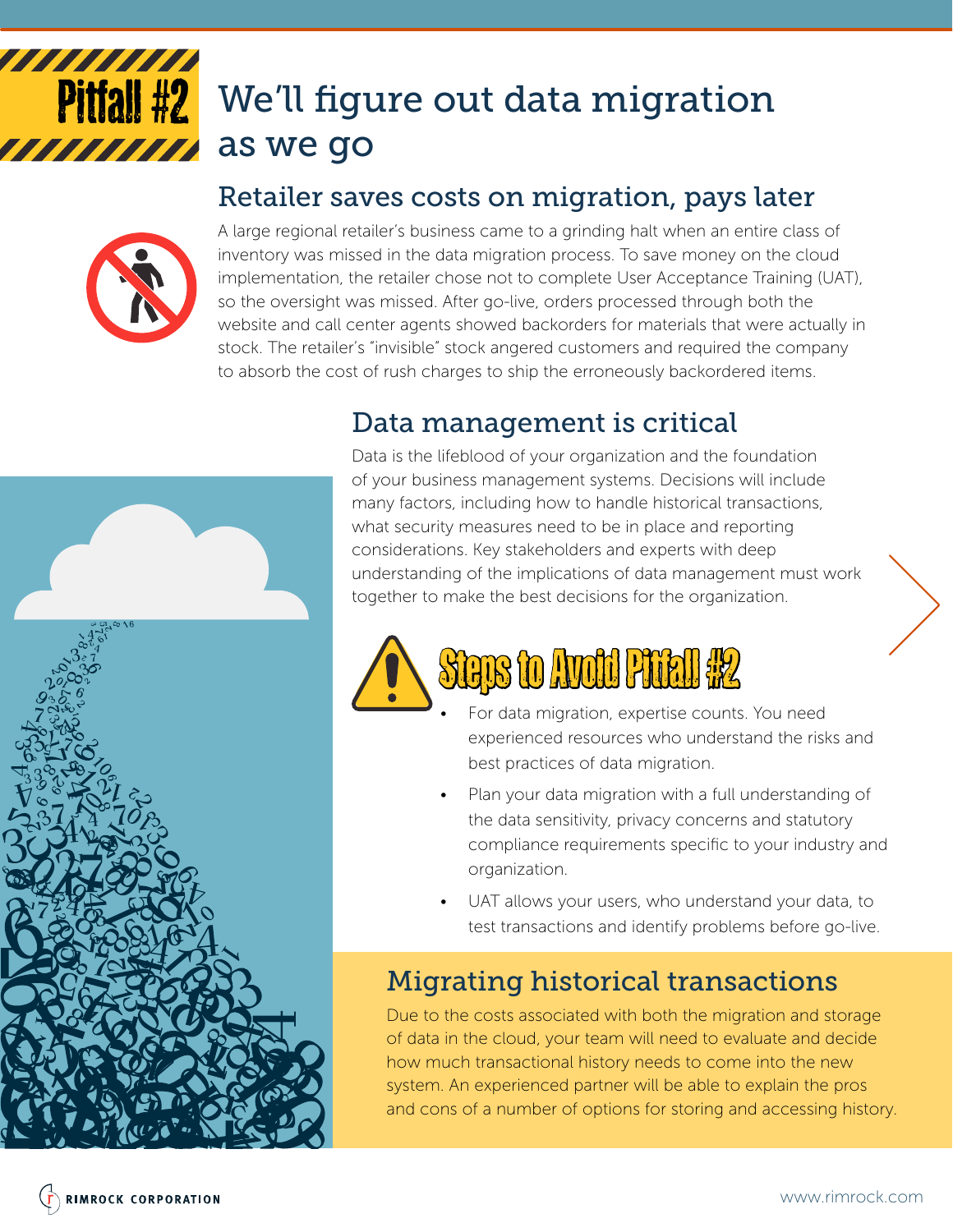

## **Pitfall #3** Customizations and integrations won't be an issue

#### The hidden world of data



The IT Director of a regional construction company assured their cloud ERP partner that all of the customizations and integrations to the current system were well documented. During the data migration, a large number of data fields could not be mapped, uncovering a previously undefined data source. Go-live was delayed while the additional data source was connected to the cloud environment.

#### Professionals to guide the journey

Through employee turnover and simply the passage of time, many companies lose track of how their business management systems were developed. Replacing legacy systems often uncovers layers of add-ons that are undocumented. Working with experienced business analysts and solution architects will help to identify the current environment and build a vision for the future.

Moving to the cloud provides the opportunity to simplify the application landscape, relying on the more advanced process capabilities of modern business management systems. Analysts and architects provide oversight and direction to optimize the business processes, workflows, and data management for the organization.





- Commit resources to fully uncover and document customizations and integrations in use across the organization.
- Provide all available documentation to your implementation partner.
- Evaluate the need for customizations through business process requirements planning.
- Build in cushions of time for unexpected challenges, so they don't derail your implementation timeline.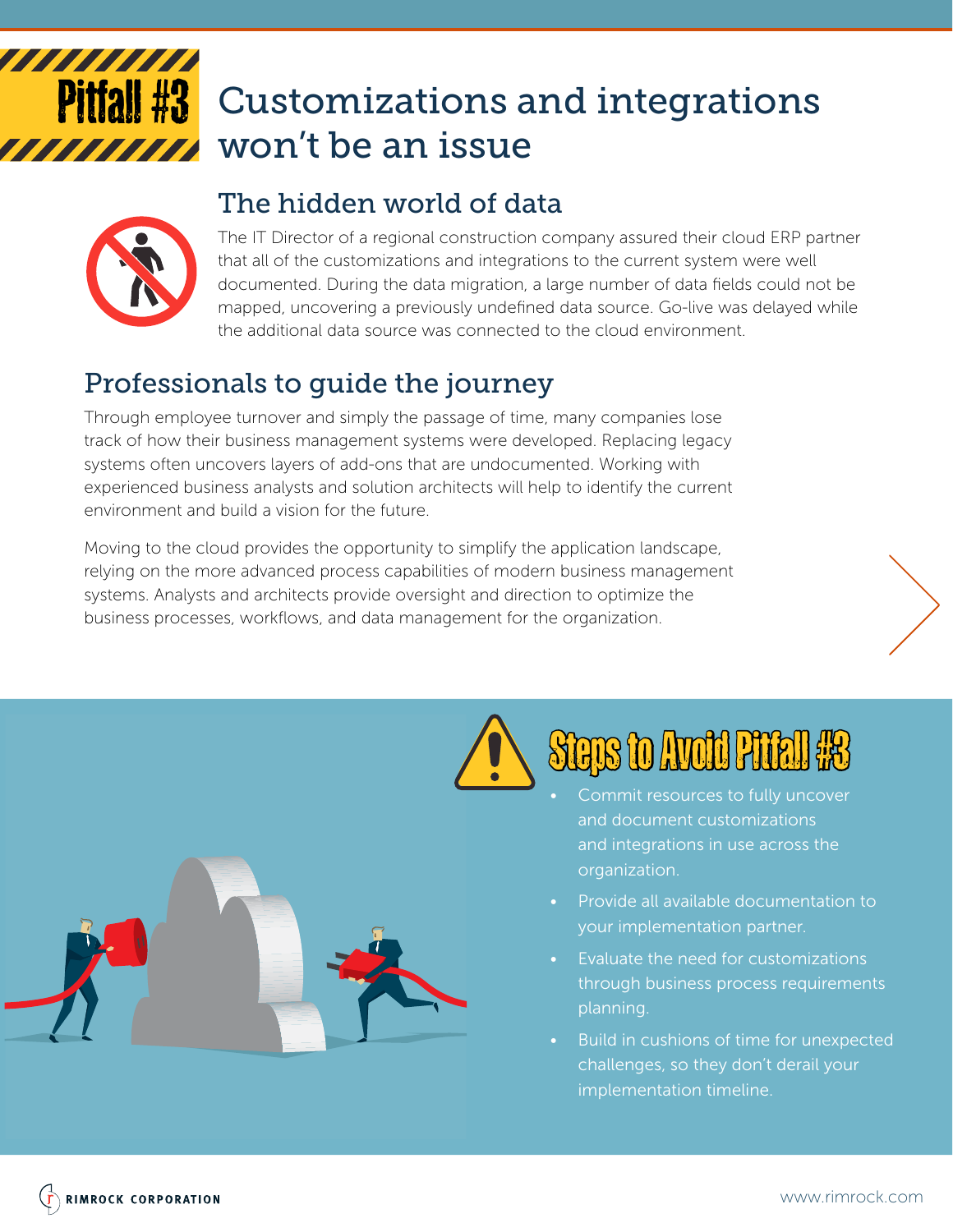#### 7777777777 Pitfall #4 Employees, customers, and business partners will just have to adapt 7777777

#### Transportation company screeches to a halt



A transportation company was ready to transition from their on-premises ERP solution to the cloud. Since they were staying with the same vendor, the IT team leading the project saw no reason to invest in retraining employees. Users were notified of new functionality and directed to online training resources. After the cloud ERP go-live, productivity dropped sharply as frustrated employees tried to navigate unfamiliar screens. The company was forced to hold evening and weekend training sessions, incurring significant overtime costs.



#### Anticipate the change

To assure a smooth transition for everyone who uses the system including employees, customers, and business partners—the business scenarios for each group should be tested. Sample orders should be processed through e-Commerce systems and vendor portals thoroughly tested.

Documenting and simulating the steps of each process also provides the opportunity to improve efficiencies and take full advantage of new functionality and emerging technology. By explaining the business case for cloud and including employees in the transition, organizations set the stage for active, supportive participation.



## Steps to Avoid Pitfall #4

- Include business process review in your cloud implementation plan.
- Communicate the business case for transitioning to the cloud to employees and schedule events where they can touch the products and ask questions.
- Offer regular training calendar for refresher sessions and training for new employees.
- Plan and execute a training program offering different methods of learning to employees, including online and in-person options.
- Take advantage of vendor offered training to control costs.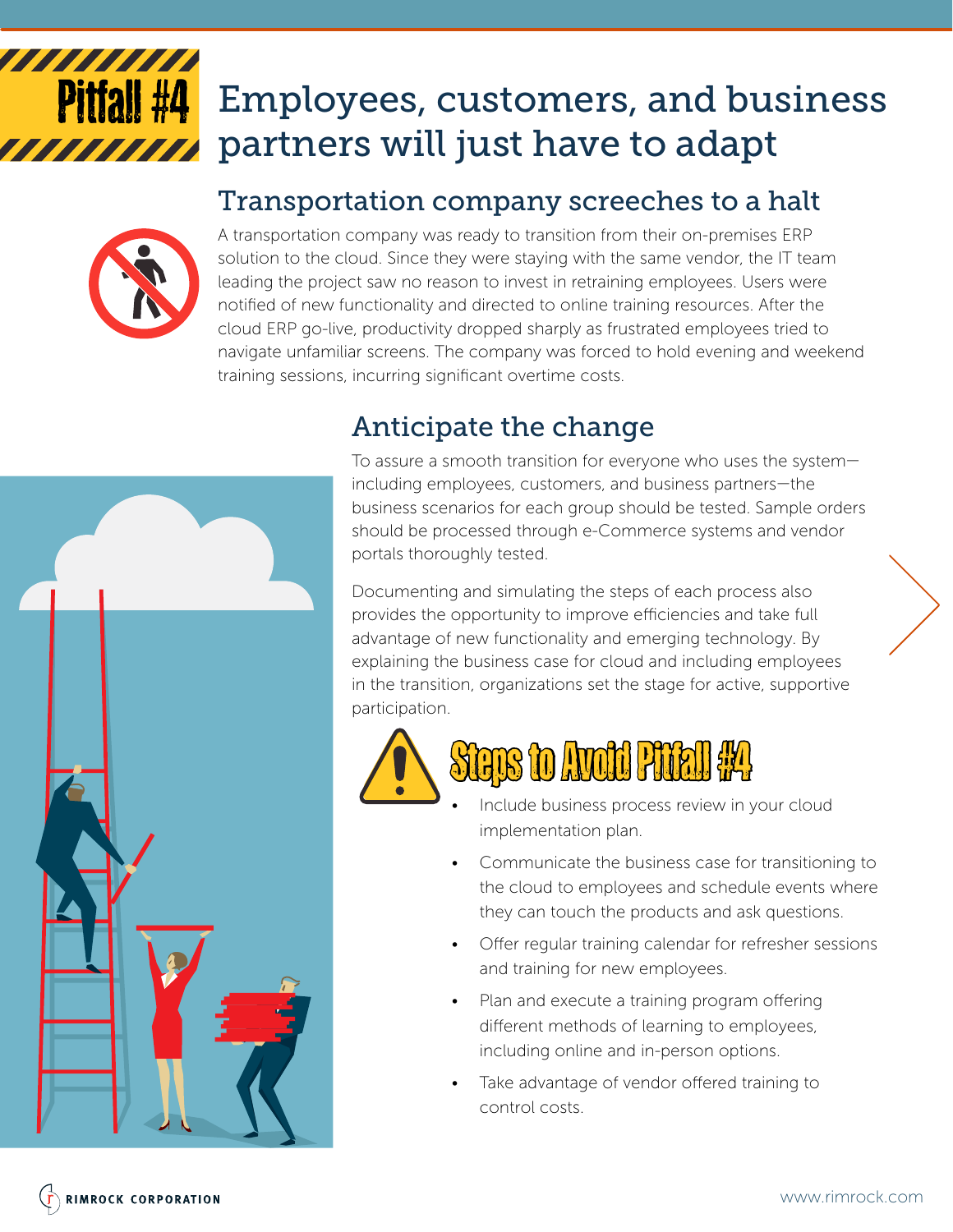#### Pitfall #5 The cloud works pretty much the same as on-premises 77777

#### Seems like a simple solution



The field services division of an oil company believed that moving to the cloud would provide a simple way to solve the challenge of coordinating employees and resources across a large geographic territory. A selection team spent considerable time and effort evaluating cloud solutions to meet their needs. When the corporate IT team finally got involved, the entire effort had to be restarted. A number of critical issues had not been considered, from the cost of refreshing field hardware to integration with corporate email and communication platforms.

#### Don't underestimate the change

In the marketing hype, cloud is often portrayed as a panacea, a silver bullet to "fix all your IT problems." While it's true that the cloud can deliver tremendous benefits, including reducing IT challenges, a systematic review and evaluation of all the requirements is critical.

Requirements to be explored range from basic issues like local network mapping, to ensuring reliable high-speed internet connection (and a redundant backup ISP, for when the primary fails), and a defined and detailed exit plan. Proper planning and scoping—especially with the help of a partner well-versed in cloud deployment—will identify the steps to smooth the transition to the cloud.



## Steps to Avoid Pitfall #5

- Include your IT team in cloud evaluation from the beginning.
- Work with experienced cloud technology partners.
- Understand how users will access the new system, including web or mobile.
- Evaluate the capacity of internet connections and internal networks to support peak loads.
- Identify end user hardware that will need to be refreshed.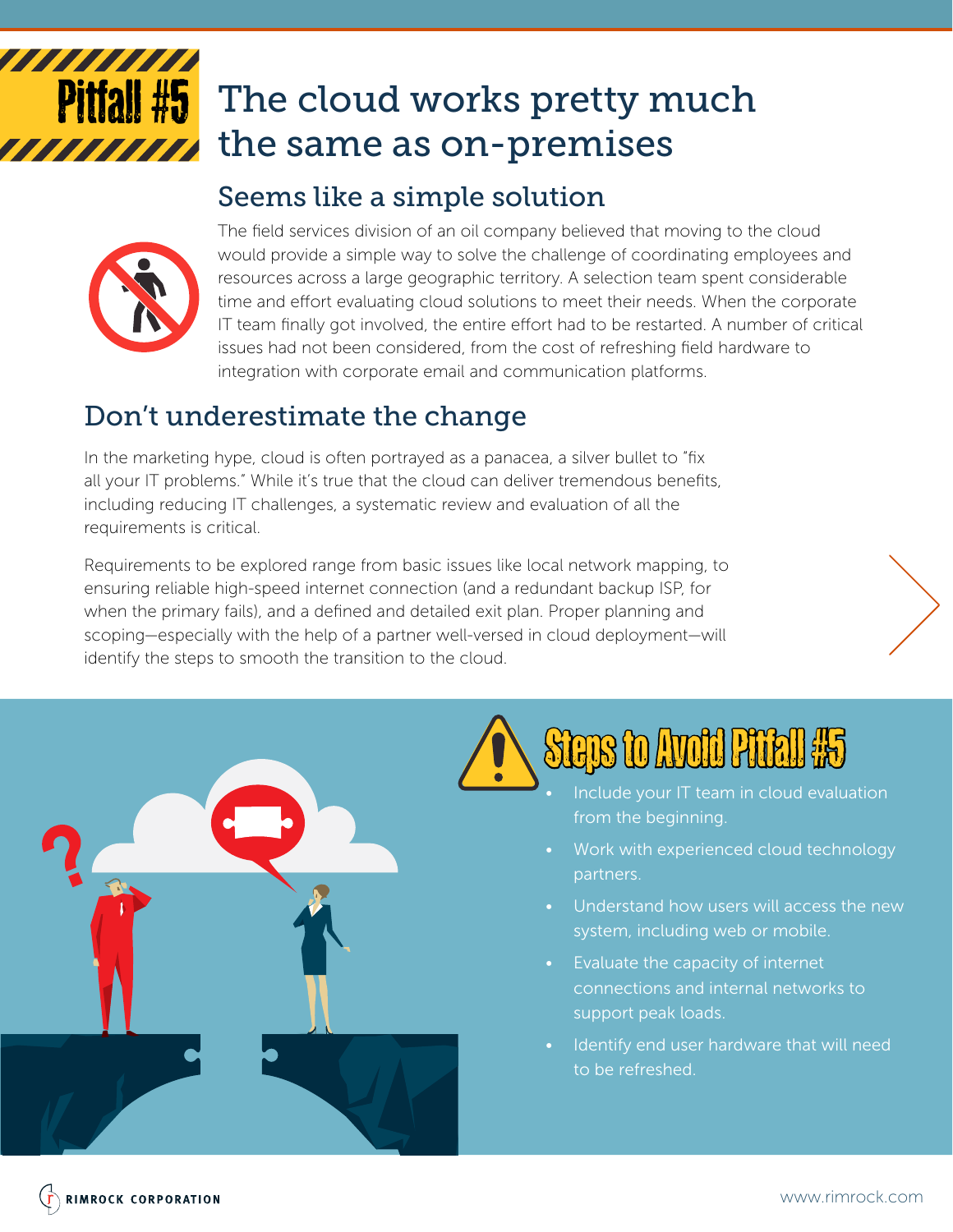

## We'll redefine business processes later

#### Nonprofit learns tough lesson in trust



When the vendor's salesperson assured the Executive Director of a nonprofit that other organizations had migrated to the cloud without a business requirements phase, it seemed too good to be true—but the cost savings overcame her concerns. It soon became apparent that the salesperson didn't understand the unique nature of the nonprofit. A number of critical business processes required add-in solutions (third-party vendors) which could not be replicated in the cloud environment. The nonprofit abandoned their plans to migrate to the cloud...and started looking for a new vendor.

#### Realize the potential of the cloud



A transition to the cloud is the perfect time to assess and modernize business processes. Cloud-based business management systems can facilitate the flow of information across departments, divisions, and business units to better manage your resources. Overcoming the constraints of siloed legacy systems, organizations can reinvent processes to synchronize activities across all boundaries.

A requirements analysis will also identify any functionality gaps that might exist. It is unlikely all features and functions currently available in your on-premises business software will identically exist in the cloud accounting solution.





- Break down departmental silos, connecting information across the organization.
- Automate manual business processes and use workflows to drive smooth operations.
- Capture and use data from across operations to provide a holistic view—using information for competitive advantage.
- Connect your remote and home-based workers to the information they need to remain productive anywhere.
- Meet the expectations of the millennial workforce to use technology to make work more efficient.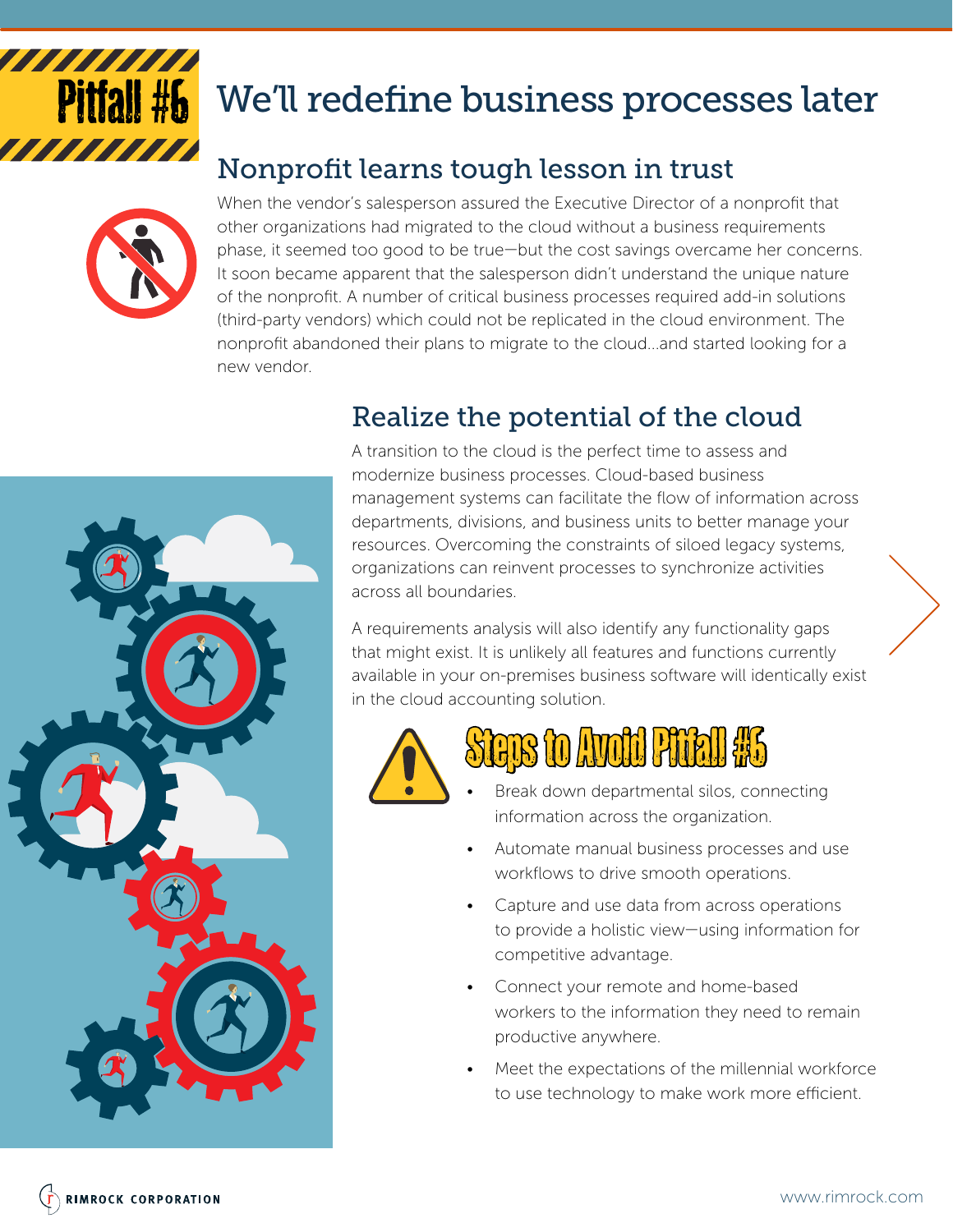

## **Pitfall #7** As soon as we get up and running, we'll tighten up security



#### Distributor cuts corners, gets lost

Shortly after an auto parts distributor transitioned to a cloud ERP system, their biggest retailer alerted them to suspicious activity. Through an extensive—and expensive—investigation the breach was tracked to a third-party application they had chosen not to upgrade during the cloud transition. The distributor lost their contract with the retailer, and learned the true risk of taking shortcuts.

#### Security should always come first

Security should be the first priority when choosing a cloud solution. As security risks escalate on a seemingly daily basis, only experts can provide truly reliable protection of data and systems. With cloud ERP and CRM solutions, specialized professionals understand the complexities of integrated systems and third-party applications.

Part of every cloud ERP or CRM evaluation should include full disclosure of Business Recovery and Disaster Management (BR/DM) processes. Providers should be able to present redundancy plans for cloud facilities across a range of locations.

In addition, cloud providers should demonstrate a full understanding of all aspects of regulatory compliance, both in the US and abroad, to protect business and consumer data.



## Steps to Avoid Pitfall #7

- Evaluate the viability and track record of any cloud provider you consider.
- Clearly communicate your organization's internal security and industry compliance requirements.
- Understand who will have access to your data and how the cloud provider screens and educates their employees.
- Establish a full disaster response plan, coordinating with the BR/DM processes of the cloud provider.

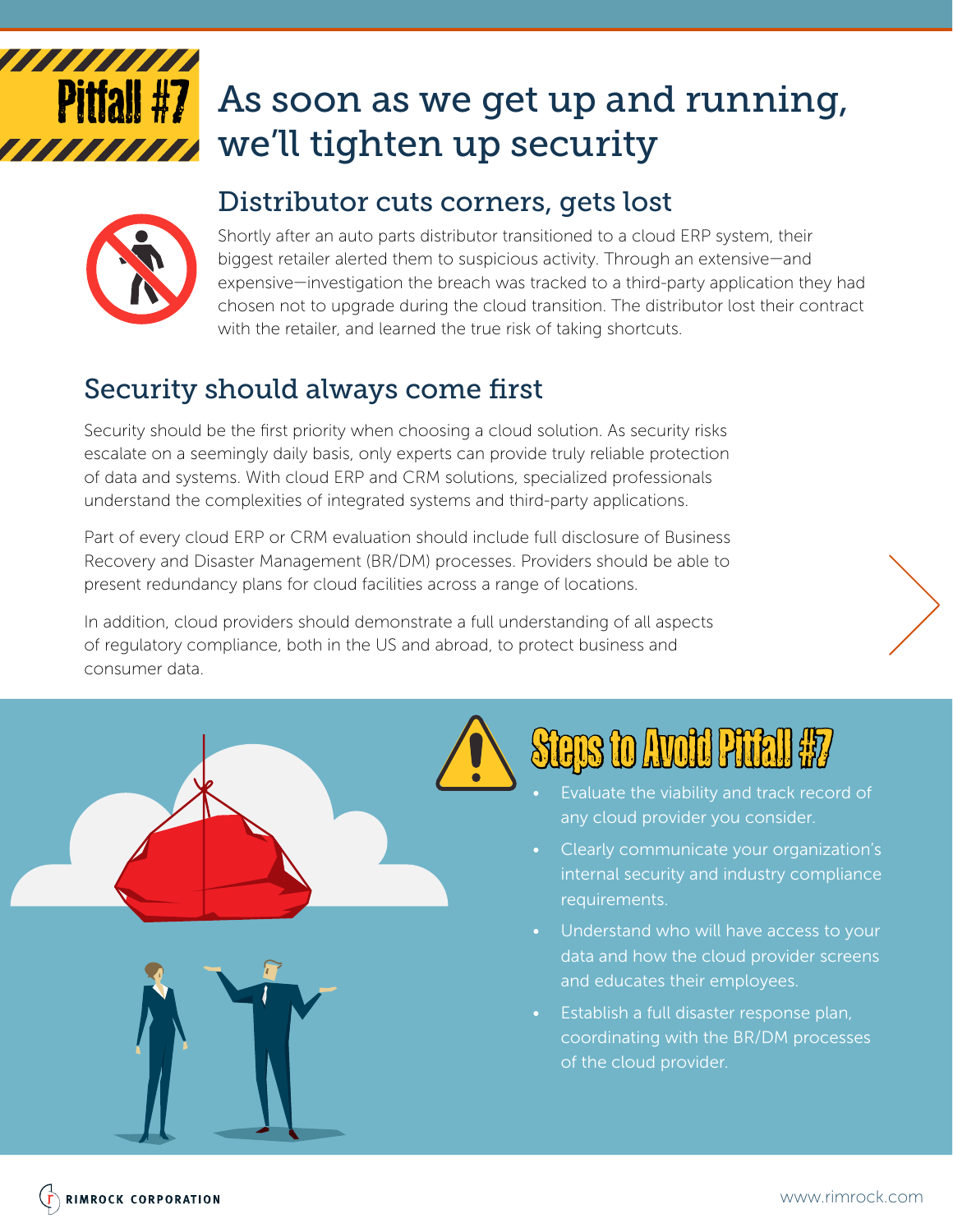

## The right partner to guide you

When planning a move to the cloud, choosing the right partner is critical. Rimrock Corporation is here to help you make informed decisions and mitigate risks along the way.

What set's us apart? We are the Microsoft Dynamics experts! With over 20 years of experience, our team has successfully implemented 100s of software systems.

#### Microsoft Cloud Solutions Provider (CSP)

As a certified CSP, we have the in-house expertise to migrate your deployment to the Cloud and complete an upgrade at the same time.

#### Get the Most out of Your Microsoft Dynamics Investment

Moving to the Cloud not only reduces ongoing costs around IT infrastructure, it also contributes to lower risk around maintenance and lends itself more easily to multiplatform solutions such as Business Intelligence. In addition to productivity improvements, we will provide you with customized training and support to ensure you get the most out of your investment.

Contact us here, or call 1-416-256-4995 and one of our experts will be in touch.